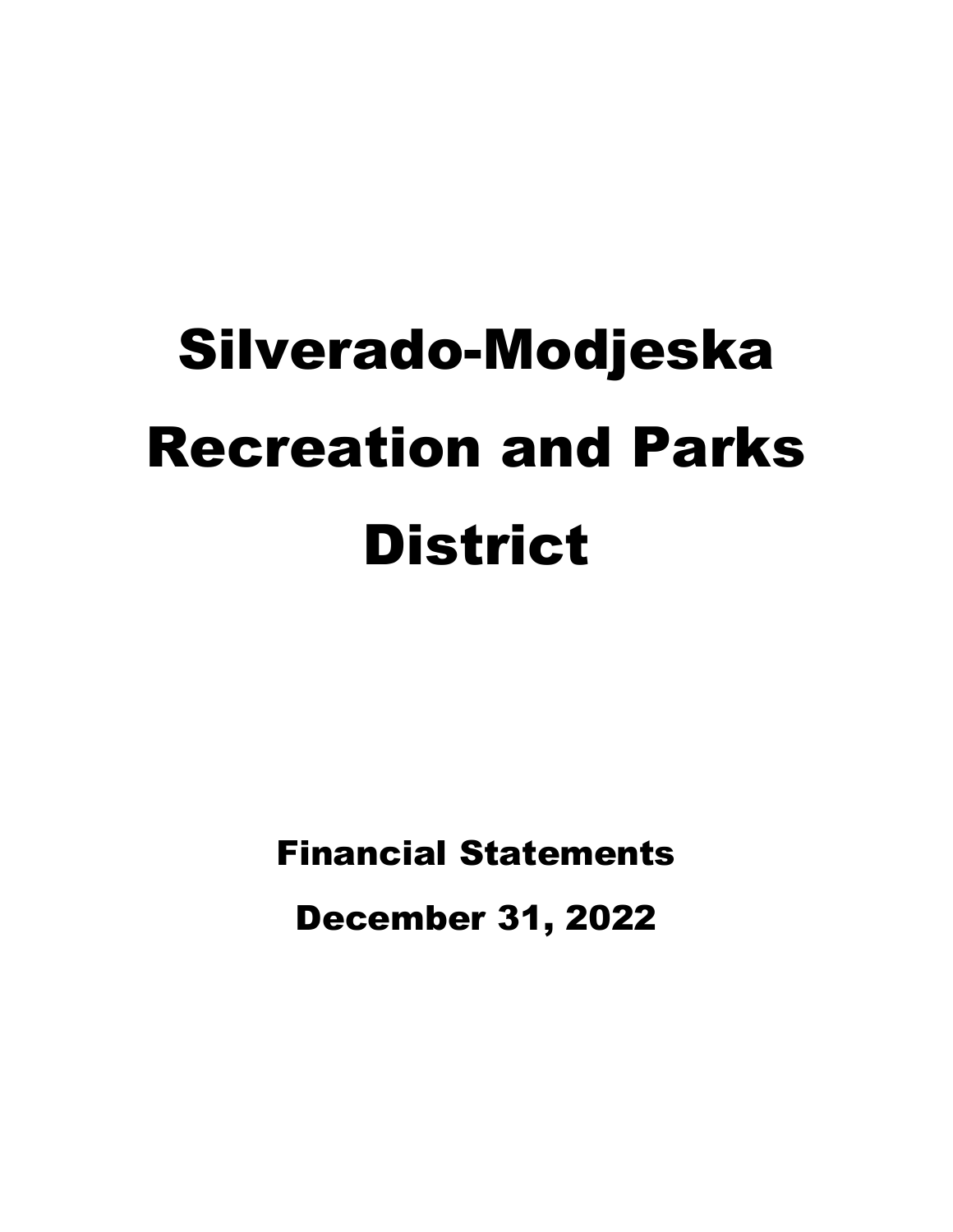#### Profit and Loss December 2021

|                                                  | <b>TOTAL</b>    |                       |  |  |
|--------------------------------------------------|-----------------|-----------------------|--|--|
|                                                  | <b>DEC 2021</b> | JUL - DEC, 2021 (YTD) |  |  |
| Income                                           |                 |                       |  |  |
| 60000 Recreation Program Income                  |                 |                       |  |  |
| 60001 Instructor Fees                            |                 | 60.00                 |  |  |
| 60003 Silverado Summer Concert Series            |                 | 3,591.00              |  |  |
| 60007 Flea Market                                | 60.00           | 180.00                |  |  |
| <b>Total 60000 Recreation Program Income</b>     | 60.00           | 3,831.00              |  |  |
| 6210 Property Taxes - Current Secured            | 71,363.87       | 75,597.75             |  |  |
| 6220 Property Taxes-Curr Unsecured               |                 | 385.88                |  |  |
| 6280 Property Tax-Curr Supplemental              | 30.66           | 200.39                |  |  |
| 6540 Penalties & Costs on Deling Tax             | $-4.70$         | $-44.22$              |  |  |
| 6610 Interest                                    | 90.43           | 672.28                |  |  |
| 6620 Rents and Concessions                       |                 | 1,165.00              |  |  |
| 7400 Bond Fire Donations                         |                 |                       |  |  |
| 7401 Storm Damage (Bond) Donations               | 100.00          | 100.00                |  |  |
| <b>Total 7400 Bond Fire Donations</b>            | 100.00          | 100.00                |  |  |
| 7960 Donations/Gifts                             |                 | 1,440.00              |  |  |
| <b>Total Income</b>                              | \$71,640.26     | \$83,348.08           |  |  |
| <b>GROSS PROFIT</b>                              | \$71,640.26     | \$83,348.08           |  |  |
| Expenses                                         |                 |                       |  |  |
| 0702 Telephone                                   | 393.50          | 2,328.79              |  |  |
| 1100 Insurance                                   |                 | 6,951.50              |  |  |
| 1300 Maintenance - Equipment                     | 11.98           | 330.03                |  |  |
| 1400 Maintenance - Bldgs & Improvs               |                 | 49.56                 |  |  |
| 14001 Landscaping                                | 600.00          | 4,055.00              |  |  |
| 14002 Repairs & Renovations (Minor)              | 1,567.00        | 1,941.85              |  |  |
| 14003 Construction & Renovations                 |                 | 2,408.96              |  |  |
| 14004 Janitorial                                 | 487.50          | 2,375.00              |  |  |
| Total 1400 Maintenance - Bldgs & Improvs         | 2,654.50        | 10,830.37             |  |  |
| 1600 Memberships                                 |                 | 863.30                |  |  |
| 1800 Office Expense                              | 219.68          | 309.63                |  |  |
| 1900 Professional/Specialized Srvcs              |                 |                       |  |  |
| 19002 Legal Services                             | 240.00          | 1,440.00              |  |  |
| 19006 Bookkeeping                                | 750.00          | 6,000.00              |  |  |
| 19009 Website Maintenance                        |                 | 277.50                |  |  |
| <b>Total 1900 Professional/Specialized Srvcs</b> | 990.00          | 7,717.50              |  |  |
| 2800 Utilities                                   |                 |                       |  |  |
| 28001 Electricity                                | 57.86           | 364.57                |  |  |
| 28002 Waste Disposal                             | 305.00          | 2,891.36              |  |  |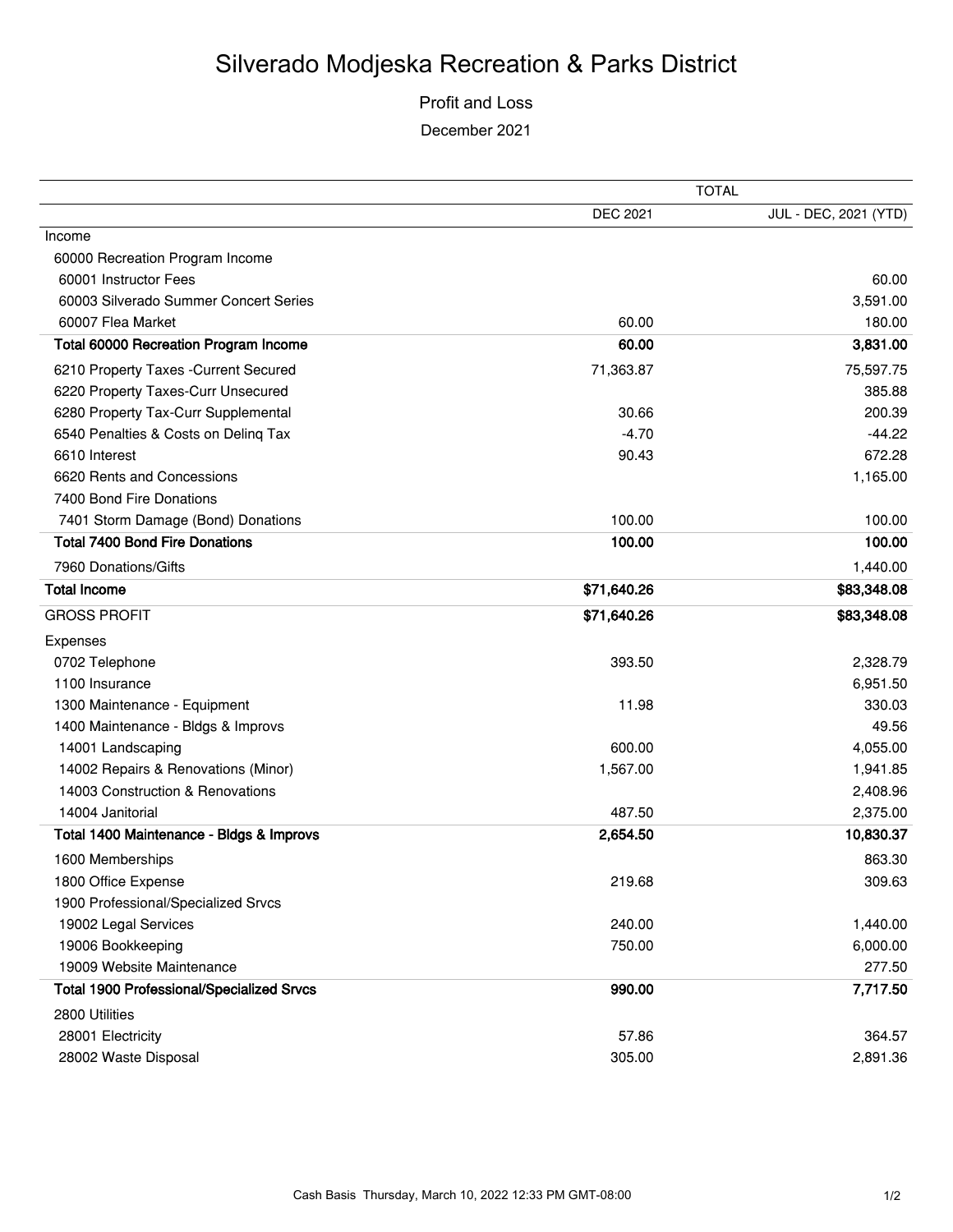Profit and Loss December 2021

|                                        |                 | <b>TOTAL</b>          |
|----------------------------------------|-----------------|-----------------------|
|                                        | <b>DEC 2021</b> | JUL - DEC, 2021 (YTD) |
| 28005 Water                            | 192.02          | 2,607.86              |
| Total 2800 Utilities                   | 554.88          | 5,863.79              |
| 4002 Bond Fire Expenses                |                 | 946.00                |
| 4003 Storm Damage (Bond) Expenses      | 1,021.60        | 1,021.60              |
| <b>Total 4002 Bond Fire Expenses</b>   | 1,021.60        | 1,967.60              |
| 50000 Recreation Program Expense       | 187.70          | 187.70                |
| 50002 Lunch Bunch Expenses             | 56.05           | 883.46                |
| 50003 Silverado Summer Concerts        |                 | 1,605.64              |
| Total 50000 Recreation Program Expense | 243.75          | 2,676.80              |
| 6050 Bank Charges/Fees                 | 15.00           | 114.00                |
| 6800 Payroll Expense                   | 1,450.00        | 2,535.23              |
| <b>Total Expenses</b>                  | \$7,554.89      | \$42,488.54           |
| <b>NET OPERATING INCOME</b>            | \$64,085.37     | \$40,859.54           |
| <b>NET INCOME</b>                      | \$64,085.37     | \$40,859.54           |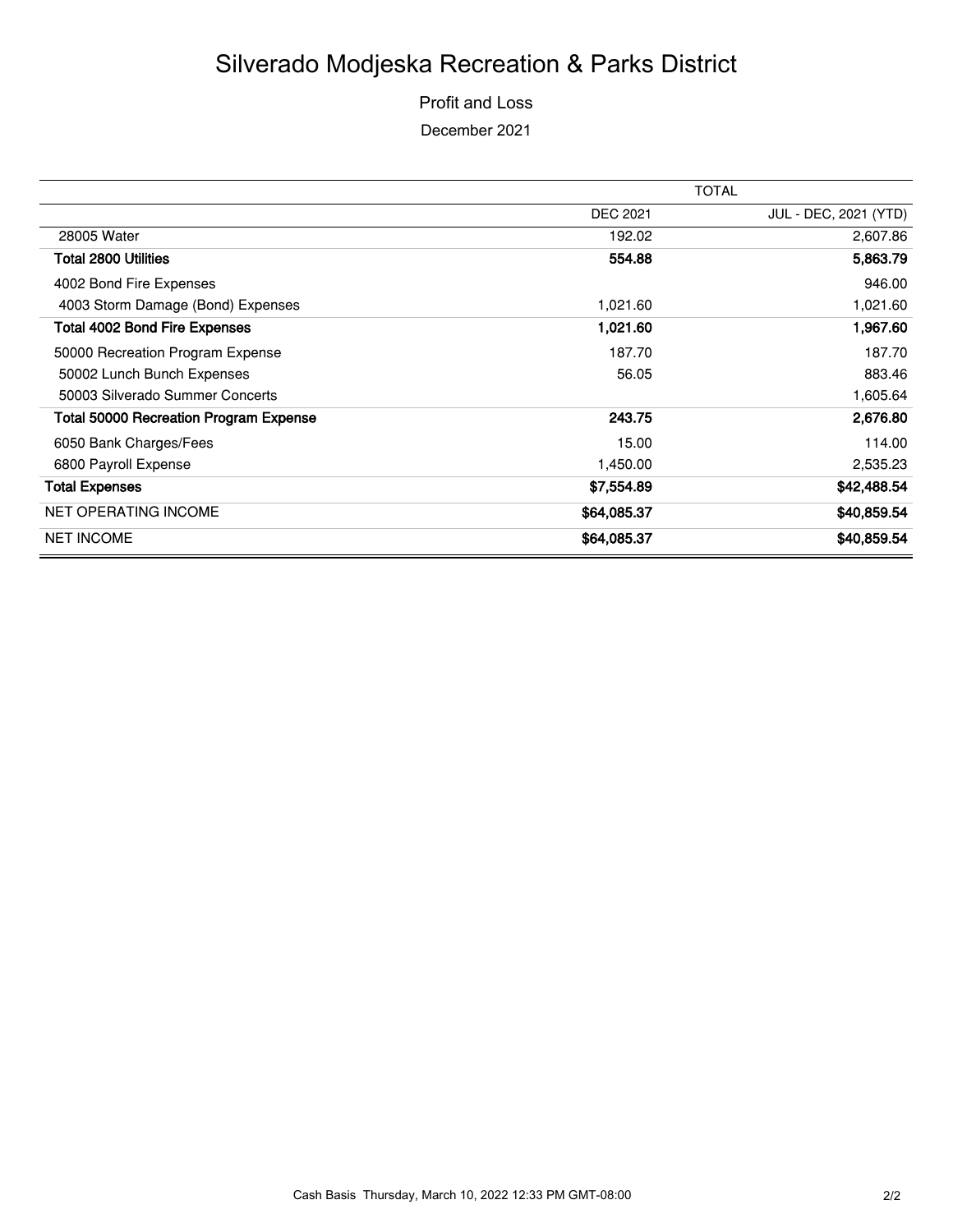Profit and Loss, YTD

July - December, 2021

|                                              | <b>JUL 2021</b> | AUG 2021   | <b>SEP 2021</b> | <b>OCT 2021</b> | <b>NOV 2021</b> | <b>DEC 2021</b> | <b>TOTAL</b> |
|----------------------------------------------|-----------------|------------|-----------------|-----------------|-----------------|-----------------|--------------|
| Income                                       |                 |            |                 |                 |                 |                 |              |
| 60000 Recreation Program Income              |                 |            |                 |                 |                 |                 | \$0.00       |
| 60001 Instructor Fees                        |                 |            | 60.00           |                 |                 |                 | \$60.00      |
| 60003 Silverado Summer Concert Series        | 2,520.00        |            | 1,071.00        |                 |                 |                 | \$3,591.00   |
| 60007 Flea Market                            | 120.00          |            |                 |                 |                 | 60.00           | \$180.00     |
| <b>Total 60000 Recreation Program Income</b> | 2,640.00        |            | 1,131.00        |                 |                 | 60.00           | \$3,831.00   |
| 6210 Property Taxes - Current Secured        | 215.05          |            |                 |                 | 4,018.83        | 71,363.87       | \$75,597.75  |
| 6220 Property Taxes-Curr Unsecured           |                 |            | 385.88          |                 |                 |                 | \$385.88     |
| 6280 Property Tax-Curr Supplemental          | 83.53           | 10.55      | 3.21            | 36.70           | 35.74           | 30.66           | \$200.39     |
| 6540 Penalties & Costs on Deling Tax         | $-1.60$         | $-9.61$    | $-9.63$         | $-9.34$         | $-9.34$         | $-4.70$         | $$ -44.22$   |
| 6610 Interest                                | 214.89          | 77.51      | 95.73           | 98.21           | 95.51           | 90.43           | \$672.28     |
| 6620 Rents and Concessions                   | 50.00           | 300.00     | 400.00          |                 | 415.00          |                 | \$1,165.00   |
| 7400 Bond Fire Donations                     |                 |            |                 |                 |                 |                 | \$0.00       |
| 7401 Storm Damage (Bond) Donations           |                 |            |                 |                 |                 | 100.00          | \$100.00     |
| <b>Total 7400 Bond Fire Donations</b>        |                 |            |                 |                 |                 | 100.00          | \$100.00     |
| 7960 Donations/Gifts                         | 555.00          | 885.00     |                 |                 |                 |                 | \$1,440.00   |
| <b>Total Income</b>                          | \$3,756.87      | \$1,263.45 | \$2,006.19      | \$125.57        | \$4,555.74      | \$71,640.26     | \$83,348.08  |
| <b>GROSS PROFIT</b>                          | \$3,756.87      | \$1,263.45 | \$2,006.19      | \$125.57        | \$4,555.74      | \$71,640.26     | \$83,348.08  |
| Expenses                                     |                 |            |                 |                 |                 |                 |              |
| 0702 Telephone                               | 384.25          | 384.05     | 383.64          | 389.54          | 393.81          | 393.50          | \$2,328.79   |
| 1100 Insurance                               |                 | 6,951.50   |                 |                 |                 |                 | \$6,951.50   |
| 1300 Maintenance - Equipment                 | 128.38          |            | 189.67          |                 |                 | 11.98           | \$330.03     |
| 1400 Maintenance - Bldgs & Improvs           |                 | 49.56      |                 |                 |                 |                 | \$49.56      |
| 14001 Landscaping                            | 125.00          | 1,280.00   | 850.00          | 600.00          | 600.00          | 600.00          | \$4,055.00   |
| 14002 Repairs & Renovations (Minor)          |                 |            |                 | 374.85          |                 | 1,567.00        | \$1,941.85   |
| 14003 Construction & Renovations             |                 |            |                 | 408.96          | 2,000.00        |                 | \$2,408.96   |
| 14004 Janitorial                             |                 | 375.00     | 412.50          | 550.00          | 550.00          | 487.50          | \$2,375.00   |
| Total 1400 Maintenance - Bldgs & Improvs     | 125.00          | 1,704.56   | 1,262.50        | 1,933.81        | 3,150.00        | 2,654.50        | \$10,830.37  |
| 1600 Memberships                             | 463.30          | 400.00     |                 |                 |                 |                 | \$863.30     |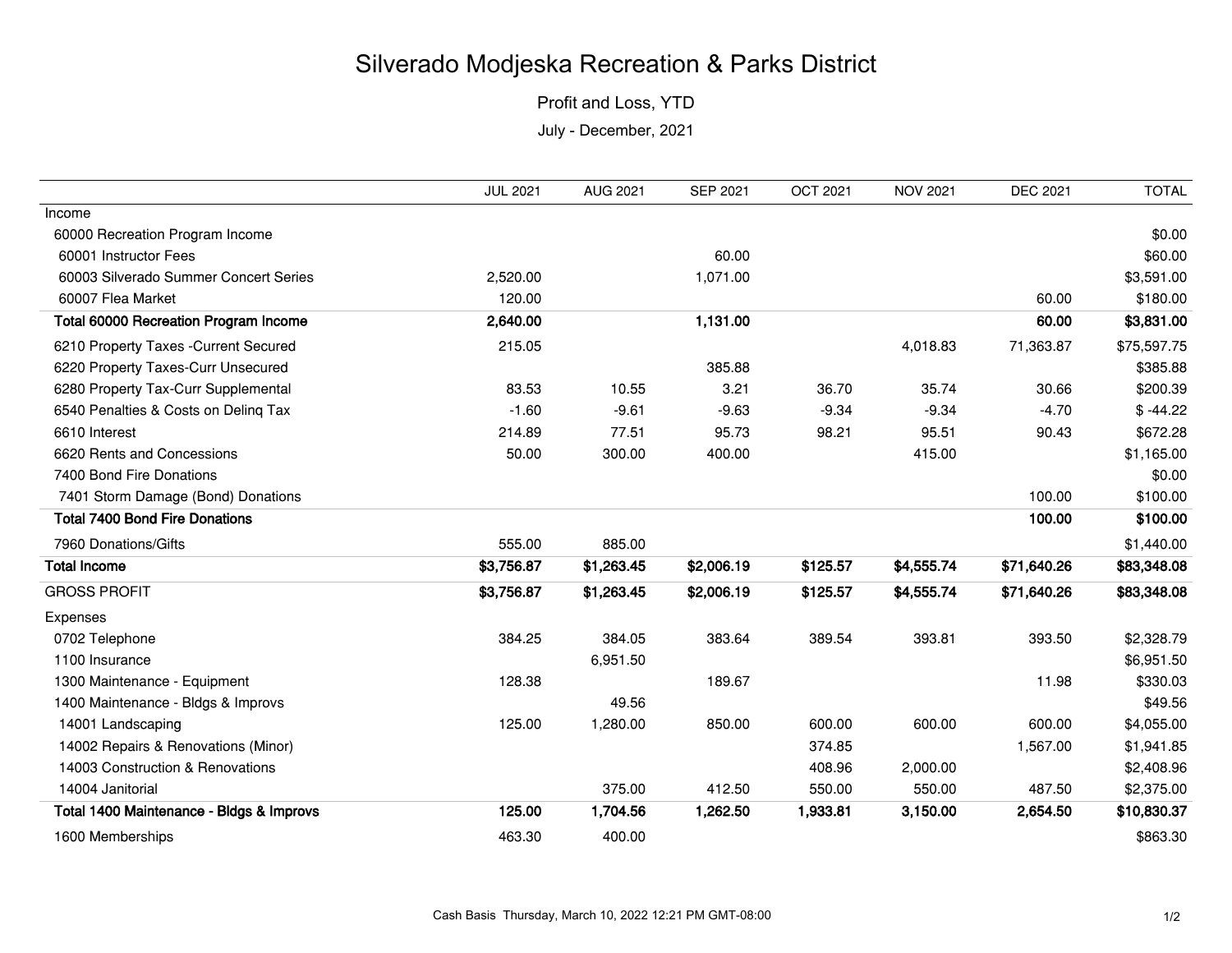Profit and Loss, YTD

July - December, 2021

|                                                  | <b>JUL 2021</b> | <b>AUG 2021</b> | <b>SEP 2021</b> | <b>OCT 2021</b> | <b>NOV 2021</b> | <b>DEC 2021</b> | <b>TOTAL</b> |
|--------------------------------------------------|-----------------|-----------------|-----------------|-----------------|-----------------|-----------------|--------------|
| 1800 Office Expense                              |                 |                 | 89.95           |                 |                 | 219.68          | \$309.63     |
| 1900 Professional/Specialized Srvcs              |                 |                 |                 |                 |                 |                 | \$0.00       |
| 19002 Legal Services                             | 225.00          | 975.00          |                 |                 |                 | 240.00          | \$1,440.00   |
| 19006 Bookkeeping                                | 2,250.00        | 750.00          | 750.00          | 750.00          | 750.00          | 750.00          | \$6,000.00   |
| 19009 Website Maintenance                        | 62.25           |                 | 39.00           | 129.75          | 46.50           |                 | \$277.50     |
| <b>Total 1900 Professional/Specialized Srvcs</b> | 2,537.25        | 1,725.00        | 789.00          | 879.75          | 796.50          | 990.00          | \$7,717.50   |
| 2800 Utilities                                   |                 |                 |                 |                 |                 |                 | \$0.00       |
| 28001 Electricity                                | 76.31           | 61.63           | 59.82           | 58.64           | 50.31           | 57.86           | \$364.57     |
| 28002 Waste Disposal                             | 505.79          | 396.56          | 521.19          | 400.82          | 762.00          | 305.00          | \$2,891.36   |
| 28005 Water                                      | 406.40          | 383.49          | 622.79          | 540.75          | 462.41          | 192.02          | \$2,607.86   |
| <b>Total 2800 Utilities</b>                      | 988.50          | 841.68          | 1,203.80        | 1,000.21        | 1,274.72        | 554.88          | \$5,863.79   |
| 4002 Bond Fire Expenses                          | 946.00          |                 |                 |                 |                 |                 | \$946.00     |
| 4003 Storm Damage (Bond) Expenses                |                 |                 |                 |                 |                 | 1,021.60        | \$1,021.60   |
| <b>Total 4002 Bond Fire Expenses</b>             | 946.00          |                 |                 |                 |                 | 1,021.60        | \$1,967.60   |
| 50000 Recreation Program Expense                 |                 |                 |                 |                 |                 | 187.70          | \$187.70     |
| 50002 Lunch Bunch Expenses                       |                 |                 | 154.51          | 317.27          | 355.63          | 56.05           | \$883.46     |
| 50003 Silverado Summer Concerts                  | 359.81          | 1,114.31        |                 | 131.52          |                 |                 | \$1,605.64   |
| <b>Total 50000 Recreation Program Expense</b>    | 359.81          | 1,114.31        | 154.51          | 448.79          | 355.63          | 243.75          | \$2,676.80   |
| 6050 Bank Charges/Fees                           | 15.00           | 15.00           | 15.00           | 15.00           | 39.00           | 15.00           | \$114.00     |
| 6800 Payroll Expense                             |                 |                 |                 | 287.33          | 797.90          | 1,450.00        | \$2,535.23   |
| <b>Total Expenses</b>                            | \$5,947.49      | \$13,136.10     | \$4,088.07      | \$4,954.43      | \$6,807.56      | \$7,554.89      | \$42,488.54  |
| <b>NET OPERATING INCOME</b>                      | $$ -2,190.62$   | $$ -11,872.65$  | $$ -2,081.88$   | $$ -4,828.86$   | $$ -2,251.82$   | \$64,085.37     | \$40,859.54  |
| <b>NET INCOME</b>                                | $$ -2,190.62$   | $$ -11,872.65$  | $$ -2,081.88$   | $$ -4,828.86$   | $$ -2,251.82$   | \$64,085.37     | \$40,859.54  |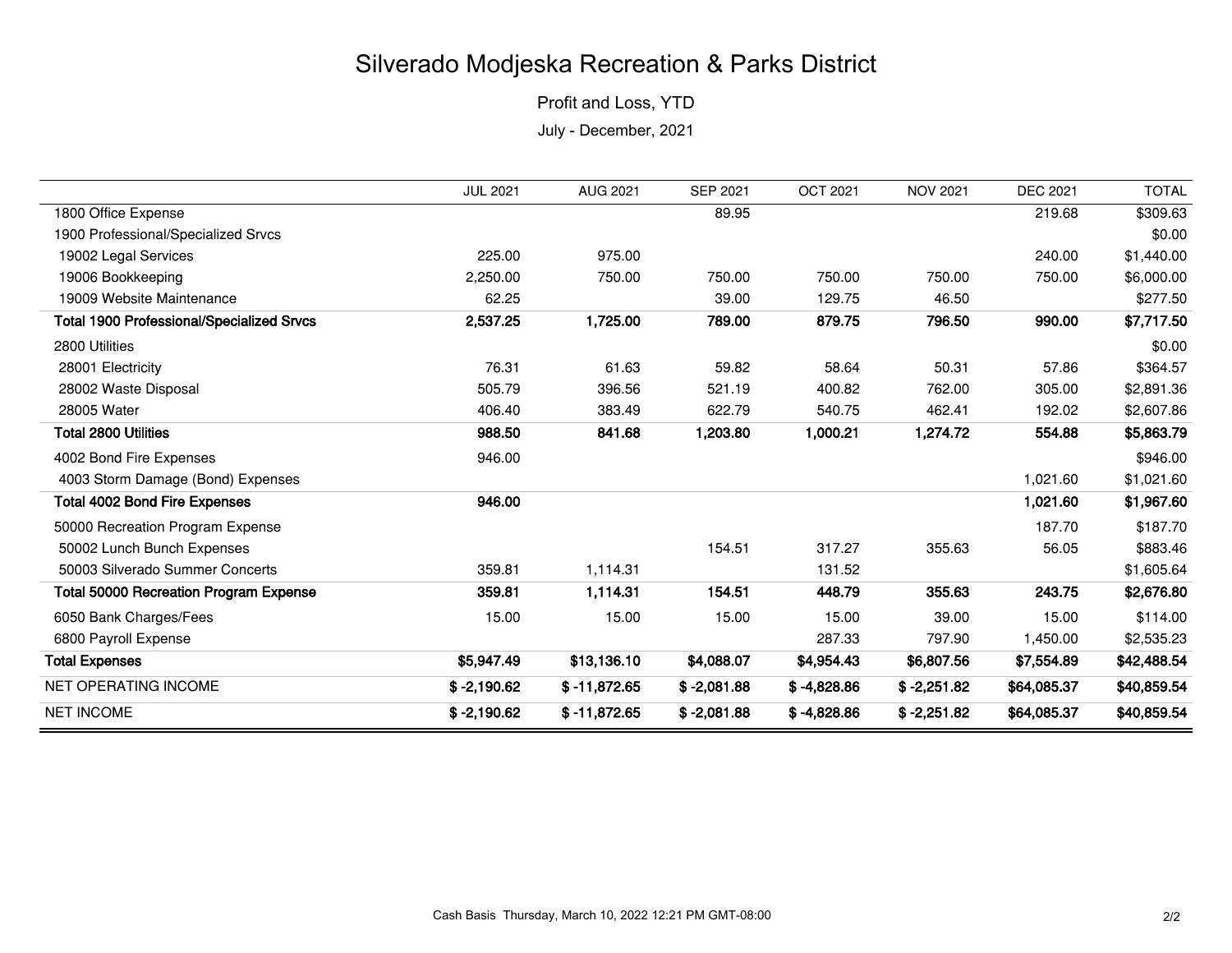#### Balance Sheet

As of December 31, 2021

|                                        | <b>TOTAL</b> |
|----------------------------------------|--------------|
| <b>ASSETS</b>                          |              |
| <b>Current Assets</b>                  |              |
| <b>Bank Accounts</b>                   |              |
| 8010 County Checking Account           | 171,460.43   |
| 8020 BofA Rec Checking Account         | 88,011.54    |
| <b>Total Bank Accounts</b>             | \$259,471.97 |
| <b>Accounts Receivable</b>             |              |
| 8210 Accounts Receivable               | 0.00         |
| <b>Total Accounts Receivable</b>       | \$0.00       |
| <b>Other Current Assets</b>            |              |
| 8040 Imprest Cash                      | 0.00         |
| 8050 Cash w/Trustee or Fiscal Agent    | 0.00         |
| 8160 Taxes Rec'd - Apport Accruals     | 0.00         |
| 8215 Insurance Receivable              | 0.00         |
| 8250 Interest Receivable               | 125.67       |
| 8400 Due From Other County Funds       | 0.00         |
| <b>Total Other Current Assets</b>      | \$125.67     |
| <b>Total Current Assets</b>            | \$259,597.64 |
| <b>Fixed Assets</b>                    |              |
| 4200 Capital Improvements              | 0.00         |
| 42001 Caretaker Mobile Home            | 0.00         |
| <b>Total 4200 Capital Improvements</b> | 0.00         |
| <b>Total Fixed Assets</b>              | \$0.00       |
| <b>Other Assets</b>                    |              |
| 8211 Interfund Receivable              | 158,902.87   |
| 82111 Loan to SCC (2nd Loan)           | 66,447.95    |
| <b>Total 8211 Interfund Receivable</b> | 225,350.82   |
| <b>Total Other Assets</b>              | \$225,350.82 |
| <b>TOTAL ASSETS</b>                    | \$484,948.46 |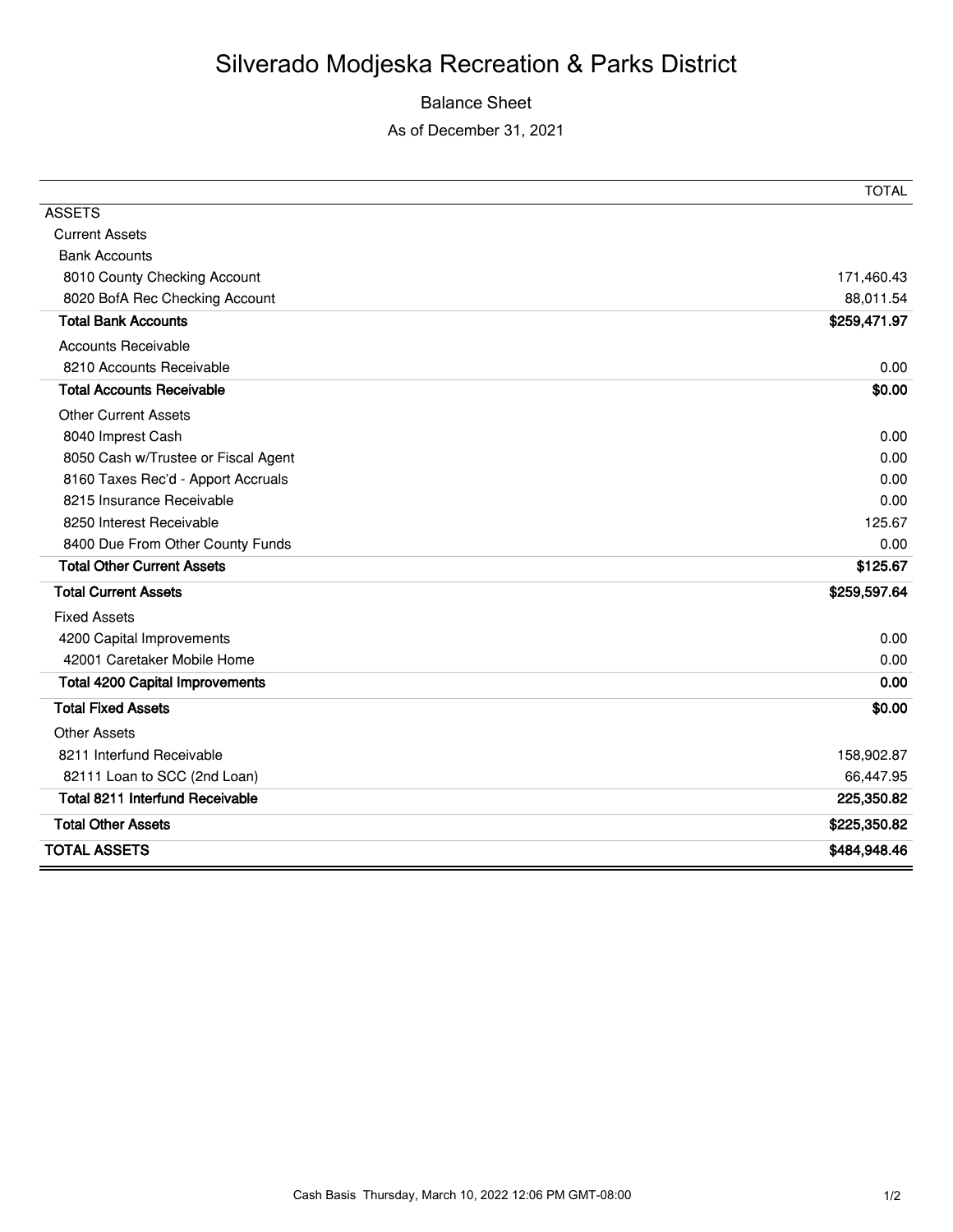#### Balance Sheet

As of December 31, 2021

|                                        | <b>TOTAL</b> |
|----------------------------------------|--------------|
| <b>LIABILITIES AND EQUITY</b>          |              |
| Liabilities                            |              |
| <b>Current Liabilities</b>             |              |
| <b>Accounts Payable</b>                |              |
| 9010 Accounts Payable                  | 279.14       |
| 9025 Stale Dated Payable               | 0.00         |
| <b>Total Accounts Payable</b>          | \$279.14     |
| <b>Other Current Liabilities</b>       |              |
| 9001 CAPRI Stage Repair Funds          | 8,584.88     |
| 9110 Damage Deposit for Rental         | 0.00         |
| 9120 Development Deposits              | 13,600.00    |
| 9300 Due to Other County Funds         | 0.00         |
| 9380 Sales Tax Payable                 | 0.00         |
| <b>Total Other Current Liabilities</b> | \$22,184.88  |
| <b>Total Current Liabilities</b>       | \$22,464.02  |
| <b>Total Liabilities</b>               | \$22,464.02  |
| Equity                                 |              |
| 3000 Opening Bal Equity                | 0.00         |
| 3900 Retained Earnings                 | 52,100.48    |
| 9829 FBR Imprest Cash Funds            | 0.00         |
| 9990 Fund Balance-Unrestricted         | 369,524.42   |
| Net Income                             | 40,859.54    |
| <b>Total Equity</b>                    | \$462,484.44 |
| <b>TOTAL LIABILITIES AND EQUITY</b>    | \$484,948.46 |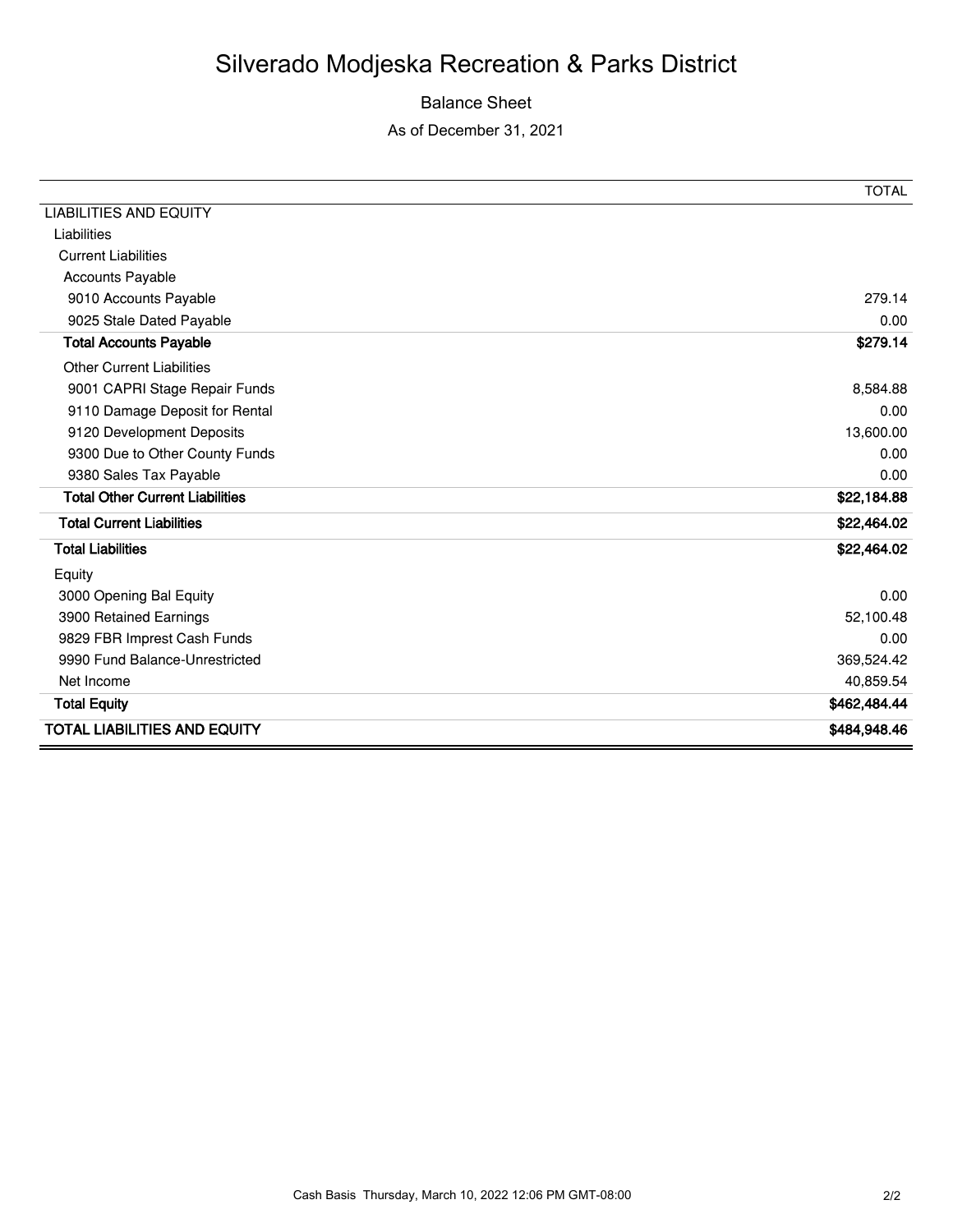Transaction List by Vendor

| <b>DATE</b>                   | <b>TRANSACTION TYPE</b>     | <b>NUM</b>         | <b>POSTING</b> | MEMO/DESCRIPTION                           | <b>ACCOUNT</b>                 | <b>AMOUNT</b> |
|-------------------------------|-----------------------------|--------------------|----------------|--------------------------------------------|--------------------------------|---------------|
| AT&T                          |                             |                    |                |                                            |                                |               |
| 12/02/2021                    | Check                       |                    | Yes            | 714-649-2850 460 6                         | 8020 BofA Rec Checking Account | $-99.08$      |
| <b>Bank of America</b>        |                             |                    |                |                                            |                                |               |
|                               |                             |                    |                |                                            |                                |               |
| 12/07/2021                    | Check                       |                    | Yes            | Remote Deposit Monthly Fee                 | 8020 BofA Rec Checking Account | $-15.00$      |
| <b>Bennett Design</b>         |                             |                    |                |                                            |                                |               |
| 12/03/2021                    | Bill                        | 10815              | Yes            | Inv 10815                                  | 9010 Accounts Payable          | 153.75        |
|                               |                             |                    |                |                                            |                                |               |
| <b>Canyon Septic Services</b> |                             |                    |                |                                            |                                |               |
| 12/09/2021                    | Bill                        | 223645             | Yes            | 223645                                     | 9010 Accounts Payable          | 1,520.00      |
|                               |                             |                    |                |                                            |                                |               |
| <b>CAPRI</b>                  |                             |                    |                |                                            |                                |               |
| 12/01/2021                    | Bill                        | 5442               | Yes            | Property and Liability Coverage with CAPRI | 9010 Accounts Payable          | 6,951.50      |
| Chaix, Steve                  |                             |                    |                |                                            |                                |               |
| 12/09/2021                    | Bill                        | November           | Yes            | <b>November Services</b>                   | 9010 Accounts Payable          | 487.50        |
| 12/22/2021                    | <b>Bill Payment (Check)</b> | 3497               | Yes            | <b>November Services</b>                   | 8020 BofA Rec Checking Account | $-487.50$     |
| 12/22/2021                    | <b>Bill Payment (Check)</b> | 3479               | Yes            | <b>SMRPD Bonus</b>                         | 8020 BofA Rec Checking Account | $-250.00$     |
| 12/22/2021                    | Bill                        | <b>SMRPD Bonus</b> | Yes            | <b>SMRPD Bonus</b>                         | 9010 Accounts Payable          | 250.00        |
|                               |                             |                    |                |                                            |                                |               |
| Cole & Huber, LLC             |                             |                    |                |                                            |                                |               |
| 12/02/2021                    | <b>Bill Payment (Check)</b> | 3487               | Yes            | Inv 37800                                  | 8020 BofA Rec Checking Account | $-240.00$     |
|                               |                             |                    |                |                                            |                                |               |
| <b>Cox Communications</b>     |                             |                    |                |                                            |                                |               |
| 12/23/2021                    | Check                       |                    | Yes            | Account #001-7601-017265207                | 8020 BofA Rec Checking Account | $-294.42$     |
| Cruzan, Cressa                |                             |                    |                |                                            |                                |               |
| 12/22/2021                    | <b>Bill Payment (Check)</b> | 3492               | Yes            | <b>SMRPD Bonus</b>                         | 8020 BofA Rec Checking Account | $-250.00$     |
|                               |                             |                    |                |                                            |                                |               |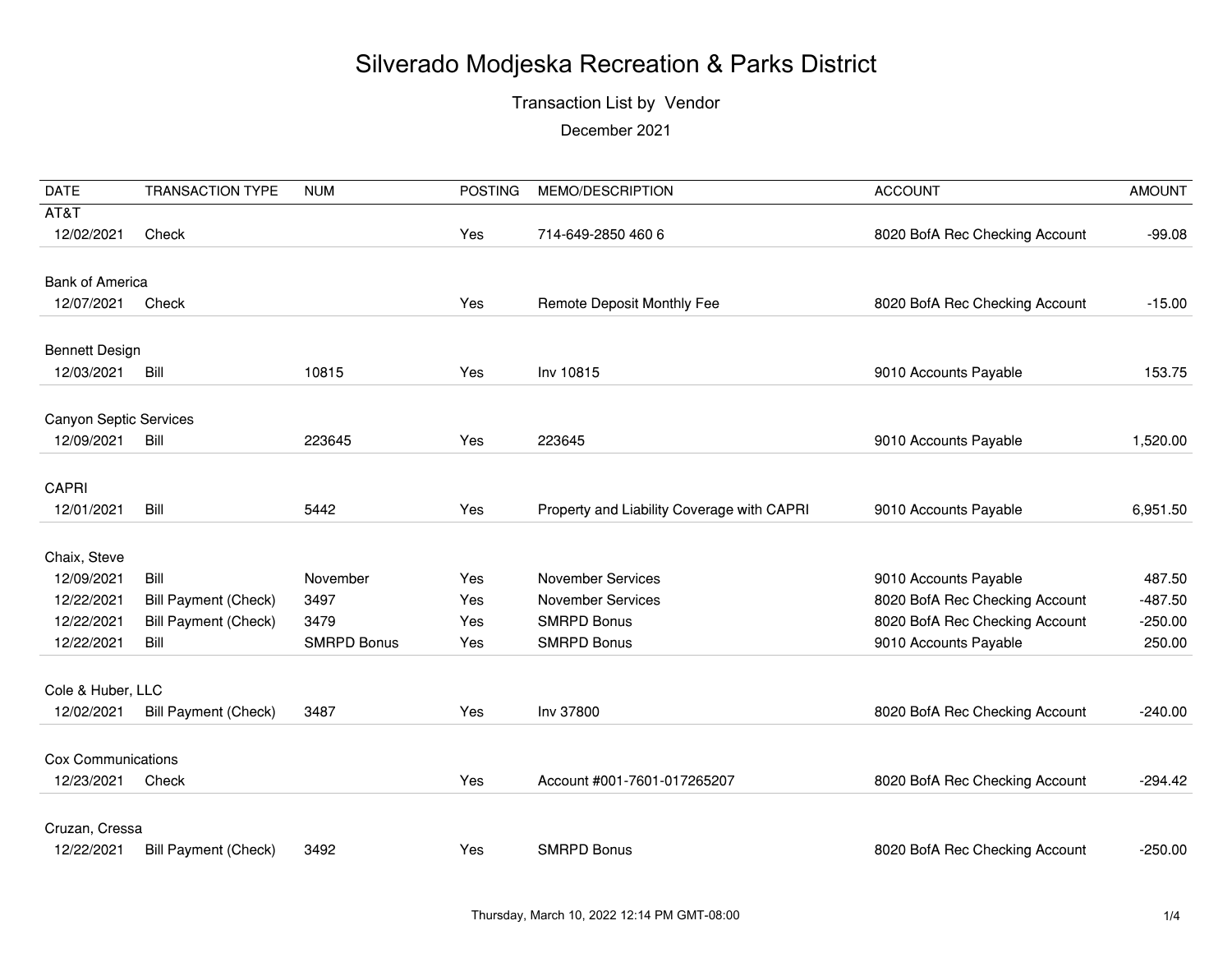Transaction List by Vendor

| <b>DATE</b>                 | <b>TRANSACTION TYPE</b>       | <b>NUM</b>         | <b>POSTING</b> | MEMO/DESCRIPTION                                                                  | <b>ACCOUNT</b>                                                   | <b>AMOUNT</b>        |
|-----------------------------|-------------------------------|--------------------|----------------|-----------------------------------------------------------------------------------|------------------------------------------------------------------|----------------------|
| 12/22/2021                  | Bill                          | <b>SMRPD Bonus</b> | Yes            | <b>SMRPD Bonus</b>                                                                | 9010 Accounts Payable                                            | 250.00               |
|                             |                               |                    |                |                                                                                   |                                                                  |                      |
| Home Depot                  |                               |                    |                |                                                                                   |                                                                  |                      |
| 12/02/2021                  | <b>Bill Payment (Check)</b>   | 3488               | Yes            | 6035 3225 3191 9375                                                               | 8020 BofA Rec Checking Account                                   | $-11.98$             |
| 12/02/2021                  | Bill                          |                    | Yes            | 6035 3225 3191 9375                                                               | 9010 Accounts Payable                                            | 11.98                |
|                             |                               |                    |                |                                                                                   |                                                                  |                      |
| Intuit                      |                               |                    |                |                                                                                   |                                                                  |                      |
| 12/28/2021                  | Check                         |                    | Yes            | Check Reoreder, Quickbooks                                                        | 8020 BofA Rec Checking Account                                   | $-194.76$            |
| 12/29/2021                  | Check                         |                    | Yes            | Check Reoreder, Quickbooks                                                        | 8020 BofA Rec Checking Account                                   | $-24.92$             |
|                             |                               |                    |                |                                                                                   |                                                                  |                      |
| Irvine Ranch Water District |                               |                    |                |                                                                                   |                                                                  |                      |
| 12/15/2021<br>12/15/2021    | Check<br>Check                |                    | Yes<br>Yes     | 7863810000, 27641 Silverado Canyon Road<br>8454810000, 28990 Modjeska Canyon Road | 8020 BofA Rec Checking Account<br>8020 BofA Rec Checking Account | $-61.78$<br>$-11.31$ |
| 12/21/2021                  | Check                         |                    | Yes            | 7863810000, 27641 Silverado Canyon Road                                           | 8020 BofA Rec Checking Account                                   |                      |
|                             |                               |                    |                |                                                                                   |                                                                  | $-118.93$            |
| Laurie Briggs               |                               |                    |                |                                                                                   |                                                                  |                      |
| 12/21/2021                  | Bill                          | 2021 SMRPD Bonus   | Yes            | 2021 SMRPD Bonus                                                                  | 9010 Accounts Payable                                            | 500.00               |
| 12/22/2021                  | <b>Bill Payment (Check)</b>   | 3493               | Yes            | 2021 SMRPD Bonus                                                                  | 8020 BofA Rec Checking Account                                   | $-500.00$            |
|                             |                               |                    |                |                                                                                   |                                                                  |                      |
|                             | One Counted Finch Bookkeeping |                    |                |                                                                                   |                                                                  |                      |
| 12/21/2021                  | <b>Bill Payment (Check)</b>   | 3475               | Yes            | 21-11-SMRPD                                                                       | 8020 BofA Rec Checking Account                                   | $-750.00$            |
| 12/21/2021                  | Bill                          | 21-11-SMRPD        | Yes            | 21-11-SMRPD                                                                       | 9010 Accounts Payable                                            | 750.00               |
|                             |                               |                    |                |                                                                                   |                                                                  |                      |
| P & M Plumbing              |                               |                    |                |                                                                                   |                                                                  |                      |
| 12/02/2021                  | <b>Bill Payment (Check)</b>   | 3491               | Yes            |                                                                                   | 8020 BofA Rec Checking Account                                   | $-1,567.00$          |
| Reighart, Steve             |                               |                    |                |                                                                                   |                                                                  |                      |
| 12/22/2021                  | <b>Bill Payment (Check)</b>   | 3478               | Yes            | <b>SMRPD Bonus</b>                                                                | 8020 BofA Rec Checking Account                                   | $-350.00$            |
| 12/22/2021                  | Bill                          | <b>SMRPD Bonus</b> | Yes            | <b>SMRPD Bonus</b>                                                                | 9010 Accounts Payable                                            | 350.00               |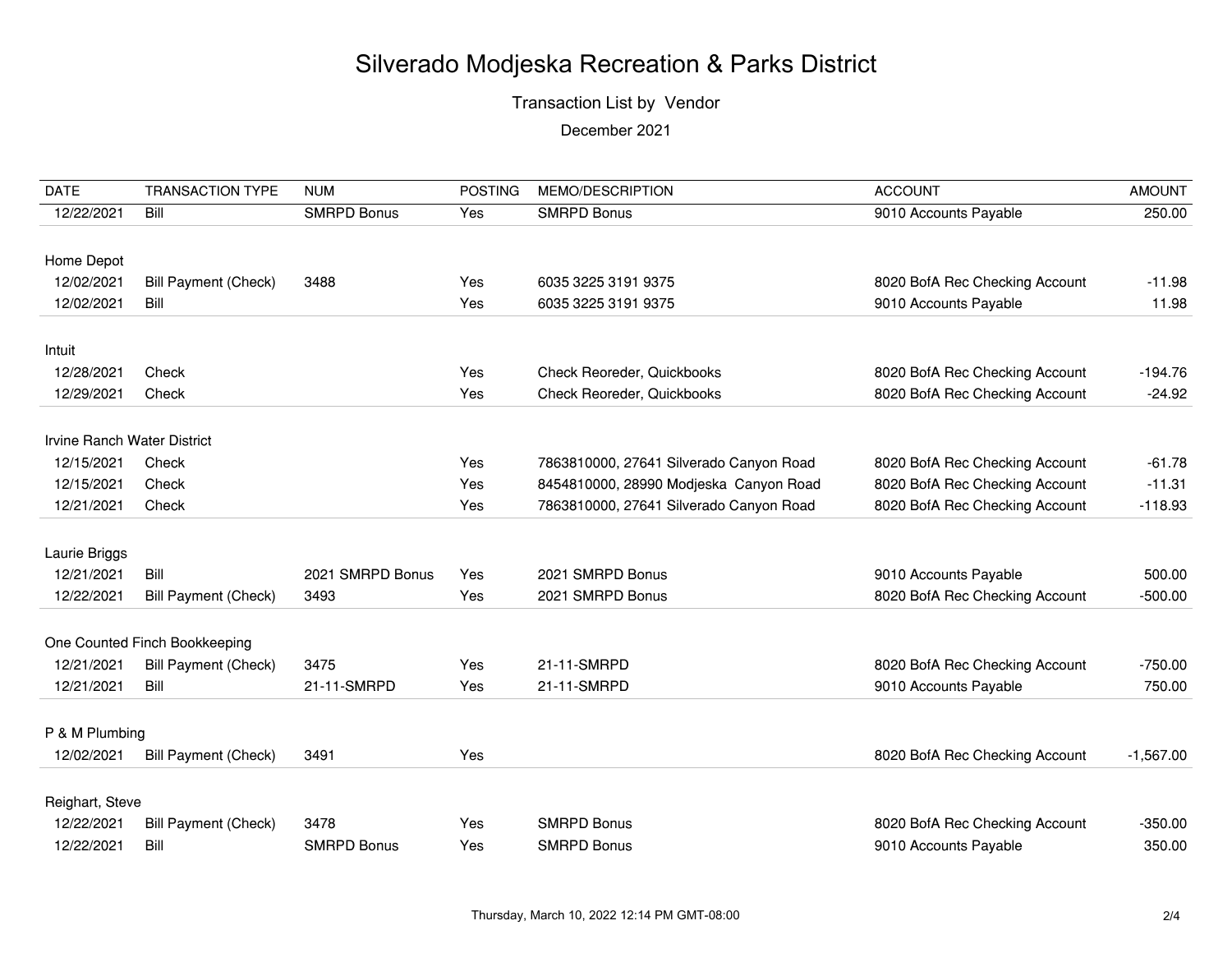Transaction List by Vendor

December 2021

| <b>DATE</b>                   | <b>TRANSACTION TYPE</b>     | <b>NUM</b>           | <b>POSTING</b> | MEMO/DESCRIPTION                     | <b>ACCOUNT</b>                 | <b>AMOUNT</b> |
|-------------------------------|-----------------------------|----------------------|----------------|--------------------------------------|--------------------------------|---------------|
|                               |                             |                      |                |                                      |                                |               |
| Sasha Sill                    |                             |                      |                |                                      |                                |               |
| 12/02/2021                    | <b>Bill Payment (Check)</b> | 3489                 | Yes            |                                      | 8020 BofA Rec Checking Account | $-56.05$      |
| Schreiber, Mary               |                             |                      |                |                                      |                                |               |
| 12/21/2021                    | <b>Bill Payment (Check)</b> | 3476                 | Yes            | Home Depot Reim Expenses             | 8020 BofA Rec Checking Account | $-662.05$     |
| 12/21/2021                    | <b>Bill Payment (Check)</b> | 3477                 | Yes            | <b>Bond Fire Mud Removal</b>         | 8020 BofA Rec Checking Account | $-68.83$      |
| 12/21/2021                    | Bill                        | <b>Reim Expenses</b> | Yes            | Home Depot Reim Expenses             | 9010 Accounts Payable          | 662.05        |
| 12/21/2021                    | Bill                        | Reim Expenses        | Yes            | <b>Bond Fire Mud Removal</b>         | 9010 Accounts Payable          | 68.83         |
| Southern California Edison    |                             |                      |                |                                      |                                |               |
| 12/27/2021                    | Check                       |                      | Yes            | 700390193052                         | 8020 BofA Rec Checking Account | $-57.86$      |
|                               |                             |                      |                |                                      |                                |               |
| <b>Specialized Tree Works</b> |                             |                      |                |                                      |                                |               |
| 12/22/2021                    | <b>Bill Payment (Check)</b> | 3495                 | Yes            | 2021 Maint SMRPD, November           | 8020 BofA Rec Checking Account | $-600.00$     |
| 12/22/2021                    | Bill                        | November             | Yes            | 2021 Maint SMRPD, November           | 9010 Accounts Payable          | 600.00        |
| Stephanie Dodge               |                             |                      |                |                                      |                                |               |
| 12/21/2021                    | Bill                        | 2021 SMRPD Bonus     | Yes            | 2021 SMRPD Bonus                     | 9010 Accounts Payable          | 100.00        |
| 12/22/2021                    | <b>Bill Payment (Check)</b> | 3494                 | Yes            | 2021 SMRPD Bonus                     | 8020 BofA Rec Checking Account | $-100.00$     |
|                               |                             |                      |                |                                      |                                |               |
| Topp, Kevin                   |                             |                      |                |                                      |                                |               |
| 12/22/2021                    | Bill Payment (Check)        | 3496                 | Yes            | Volunteer Dinner @ Wise Guys         | 8020 BofA Rec Checking Account | $-290.72$     |
| 12/22/2021                    | Bill                        | <b>Reim Expenses</b> | Yes            | Volunteer Dinner @ Wise Guys         | 9010 Accounts Payable          | 290.72        |
|                               |                             |                      |                |                                      |                                |               |
| Waste Management of OC        |                             |                      |                |                                      |                                |               |
| 12/01/2021                    | Check                       |                      | Yes            | 8-55433-15002, Silverado Canyon Road | 8020 BofA Rec Checking Account | $-305.00$     |
|                               |                             |                      |                |                                      |                                |               |

Young, Diane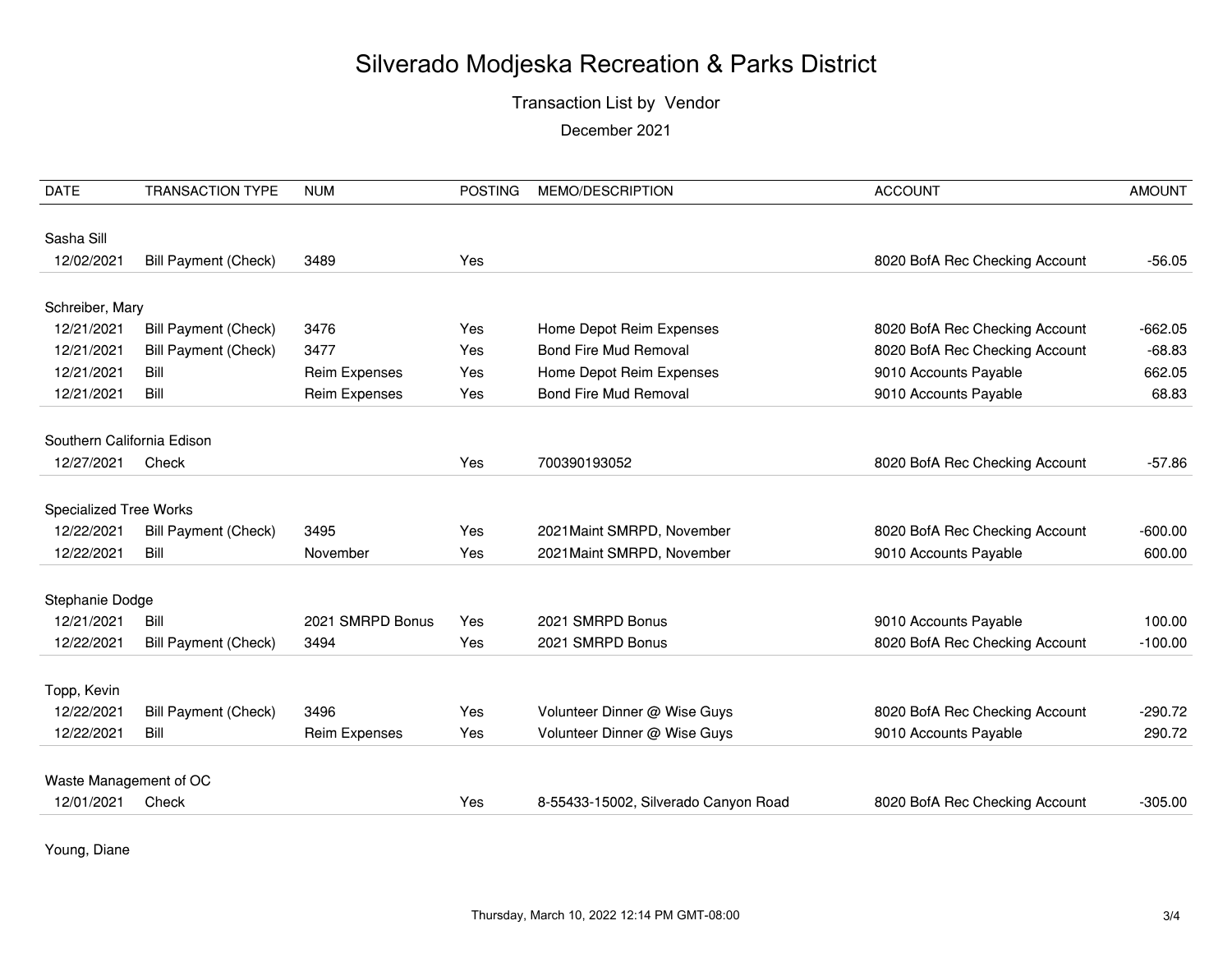Transaction List by Vendor

| <b>DATE</b> | <b>TRANSACTION TYPE</b>     | <b>NUM</b>    | <b>POSTING</b> | MEMO/DESCRIPTION                             | <b>ACCOUNT</b>                 | <b>AMOUNT</b> |
|-------------|-----------------------------|---------------|----------------|----------------------------------------------|--------------------------------|---------------|
| 12/01/2021  | Bill                        | Reimbursement | Yes            | Supplies for Community Thanksgiving 11/27/21 | 9010 Accounts Payable          | 187.70        |
| 12/02/2021  | <b>Bill Payment (Check)</b> | 3490          | Yes            | SMRPD                                        | 8020 BofA Rec Checking Account | -187.70       |
|             |                             |               |                |                                              |                                |               |